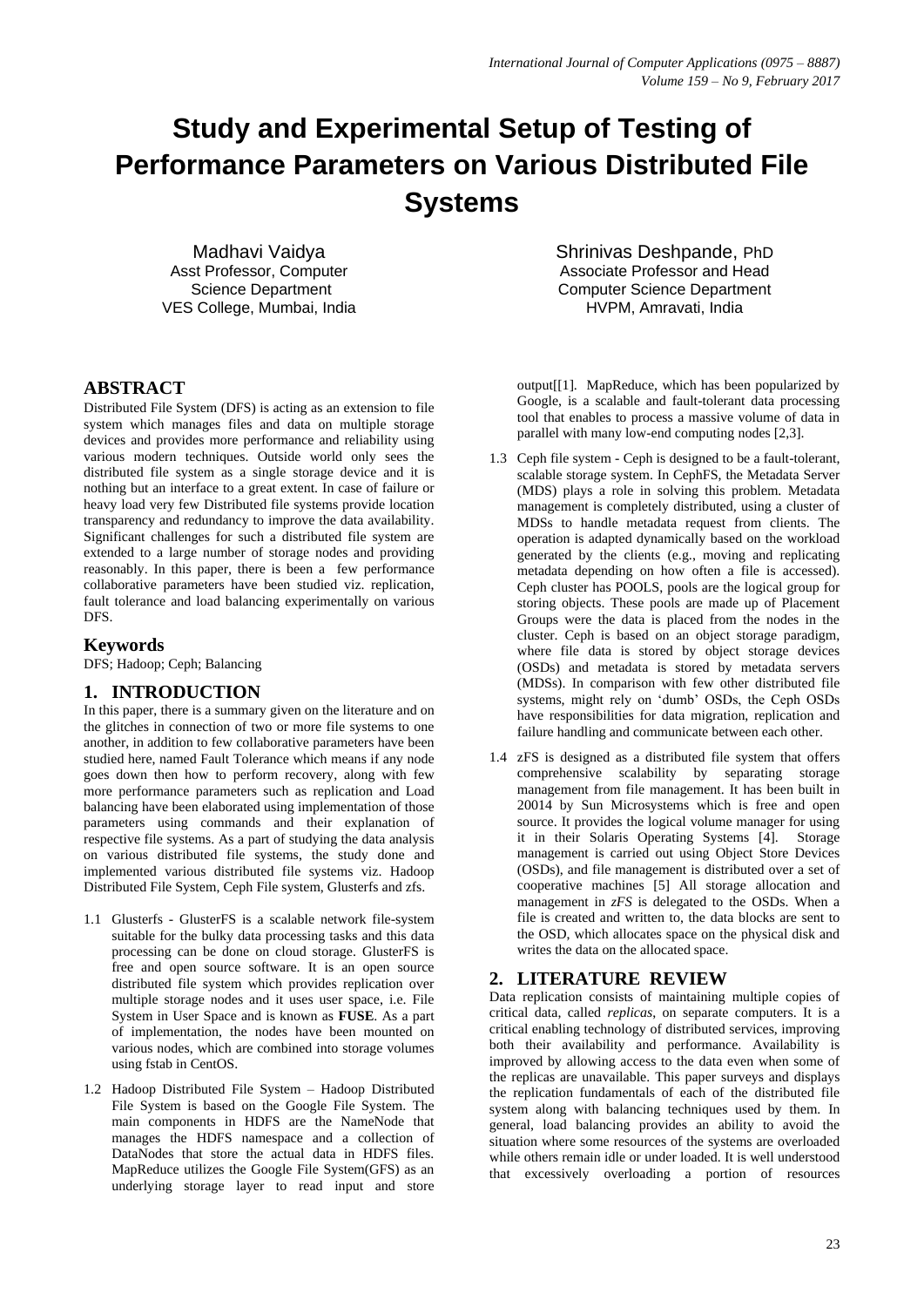substantially reduces the overall performance of the systems. Existing load balancing approaches are classified into two broad categories-Static and Dynamic.

Glusterfs is an open source distributed file system which provides replication over multiple storage nodes and it uses user space, i.e. File System in User Space and is

#### Known as **FUSE**.

Replication simply takes a file and stores multiple replicas of it on multiple bricks. The failure of a brick is transparent for the user with a replicating volume except where it affects the last remaining brick. The user can continue working while the repair procedures take place. After the work is completed, GlusterFS can reintegrate the brick and then automatically start data synchronization.

A large amount of work has been done for static loadbalancing schemes that do not rely on the current state of hosts. Based on this study, Kim and Kameda [6] have proposed two static load balancing algorithms, which are quite effective to improve system performance.

In contrast, the dynamic load balancing approaches provides an ability to improve the quality of load distribution at run time at a reasonable cost of communication and processing overhead. McCann et al [7] have studied a dynamic scheduling strategy, which is aware of resource requirements of submitted tasks. Their design is based on a centralized manager that handles scheduling on each processor. Condor [8] has been developed to harvest the idle cycles of a cluster of computers by distributing batch jobs to idle workstations. One of the very important goal of Condor is the guarantee that other clients will become available for their owners when the owners are about to access the machines. This goal is approached by detecting an owner's activity at an idle machine, and migrating background jobs to other idle machines when the owner begins accessing his/her machine. Even Condor has elaborated on making periodically checkpoints on tasks, thereby making it possible to restore and resume jobs in presence of software and hardware failures for reliability purposes. In addition, Condor offers a flexible mechanism where each machine's owner specify conditions under which the machine is considered idle. In centralized approach, the global state information is collected or estimated at a single host (server) which makes request task distribution decisions based on the collected information. This approach may impose fewer overheads for maintaining the state information, but has lower reliability. Failure of the central server makes load sharing inoperable.

# **3. STUDY AND EXPERIMENTAL SETUP GLUSTERFS**

In case of Glustefs, the replicated volume stripes across bricks in a volume. This means that the each file is split up into multiple parts and stored on different bricks. Striped replicated volumes stripes data across replicated bricks in the cluster. For best results, striped replicated volumes can be used in highly concurrent environments where there is parallel access of very large files and performance is critical. The subtle difference between stripe-replication and distributed replication is that stripe replication will partition files and replicate the partitions of the files for added redundancy along with concurrency already present in striped volumes. On the other hand distributed-replicated drives simply replicate complete files. Glusterfs can handle failover mechanism very easily and simple manner using replicated Gluster. Making a copy of data in real time is replication which has been

observed here. When the glusterfs file system is mounted from any one of the server, the server actually provides a file that contains details about all nodes taking part in the storage. When the glusterfs file system is mounted from any one of the server, the server actually provides a file that contains details about all nodes taking part in the storage. It has been experienced, this way the failover is pretty seamless, as if one of the server stops responding another node is selected from the cluster. The performance changes and depends on the kind of storage has been used in the Glusterfs installation. When the stripped volume was used, it has been experienced that the performance was much better as read and write will be distributed across nodes.As per given in the output attached, the files have been striped and replicated across nodes, they have been divided on gluster1 and gluster2 as the reads and writes will be distributed across the nodes. The two bricks are added, originally they were 2 in number and in later output there are 4 bricks. After implementation of rebalancing operation, it has been seen that the files have been automatically spread across new nodes which is seen in Figure 1 and 2. Performance depends upon the kind of storage has been used. It has been experienced that if a stripped volume has been used, it has been found that performance is much better as read and write will be distributed across nodes.

| [root@qluster1 "]# qluster volume info newrep   |
|-------------------------------------------------|
|                                                 |
| Volume Name: newrep                             |
| Tupe: Replicate                                 |
| Volume ID: 8eb20be4-1ed7-4bef-82bc-7eb4cd9d9aa2 |
| <b>Status: Started</b>                          |
| Number of Bricks: $1 \times 4 = 4$              |
| Transport-tupe: tcp                             |
| Bricks:                                         |
| $Brick1:$ qluster1: $\gamma$ rep1               |
| $Brick2:$ qluster2: $\gamma$ rep2               |
| $Brick3:$ qluster1: $\gamma$ rep3               |
| $Brick4:$ qluster1: $\gamma$ rep4               |
| Options Reconfigured:                           |
| performance.readdir-ahead: on                   |
| $IrootQq$ luster1 "]#                           |

**Fig 1: Creation of Volume and Bricks on Glusterfs**

| $\angle$ rep $1\angle f$ i le $17$  | [root@qluster2 $\angle$ ]# find $\angle$ -name |
|-------------------------------------|------------------------------------------------|
| $\angle$ rep $1/\text{f}$ i le $18$ | /rep2/file1                                    |
| $\chi$ rep $1/\text{f}$ ile19       |                                                |
| /rep1/file20                        | /rep2/file2                                    |
| $\angle$ rep1 $\angle$ f i le21     | /rep2/file3                                    |
| $\angle$ rep $1/\text{f}$ i le22    |                                                |
| $\angle$ rep $1/\text{f}$ ile $23$  | /rep2/file4                                    |
| $\angle$ rep $1/\text{f}$ ile24     | /rep2/file5                                    |
| $\angle$ rep1 $\angle$ f i le25     | /rep2/file6                                    |
| $\angle$ rep $3\angle f$ i le1      |                                                |
| $\angle$ rep $3\angle f$ i le $2$   | /rep2/file7                                    |
| $\nu$ rep $3\nu$ file3              | /rep2/file8                                    |
| $\nu$ rep $3\nu$ f i le4            | /rep2/file9                                    |
| $\angle$ rep $3\angle$ f i le $5$   |                                                |
| $\angle$ rep $3\angle f$ i leb      | /rep2/file10                                   |
| $\nu$ rep $3\nu$ file7              | /rep2/file11                                   |
| $\nu$ rep $3\nu$ file8              | /rep2/file12                                   |
| $\nu$ rep $3\nu$ f i le $9$         |                                                |
| $\angle$ rep $3\angle f$ i le10     | /rep2/file13                                   |
|                                     |                                                |

**Fig 2: Stripe Replication on gluster1 and gluster2**

#gluster volume rebalance distribute start

Rebalancing in Glusterfs is possible by rebalance statement

It has been experienced that, the files on gluster1 and gluster2 have been scattered properly with few files on gluster1 and remaining on gluster2.

#### **3.1 Ceph File System–**

Distributing metadata for balance in Ceph, tries to spread metadata evenly across the metadata cluster. The benefit of this approach is that clients can contact different servers for their metadata in parallel. CEPH RADOS is a very important aspect that manages the data storage as well as replication among the cluster nodes. It consists of two daemons: the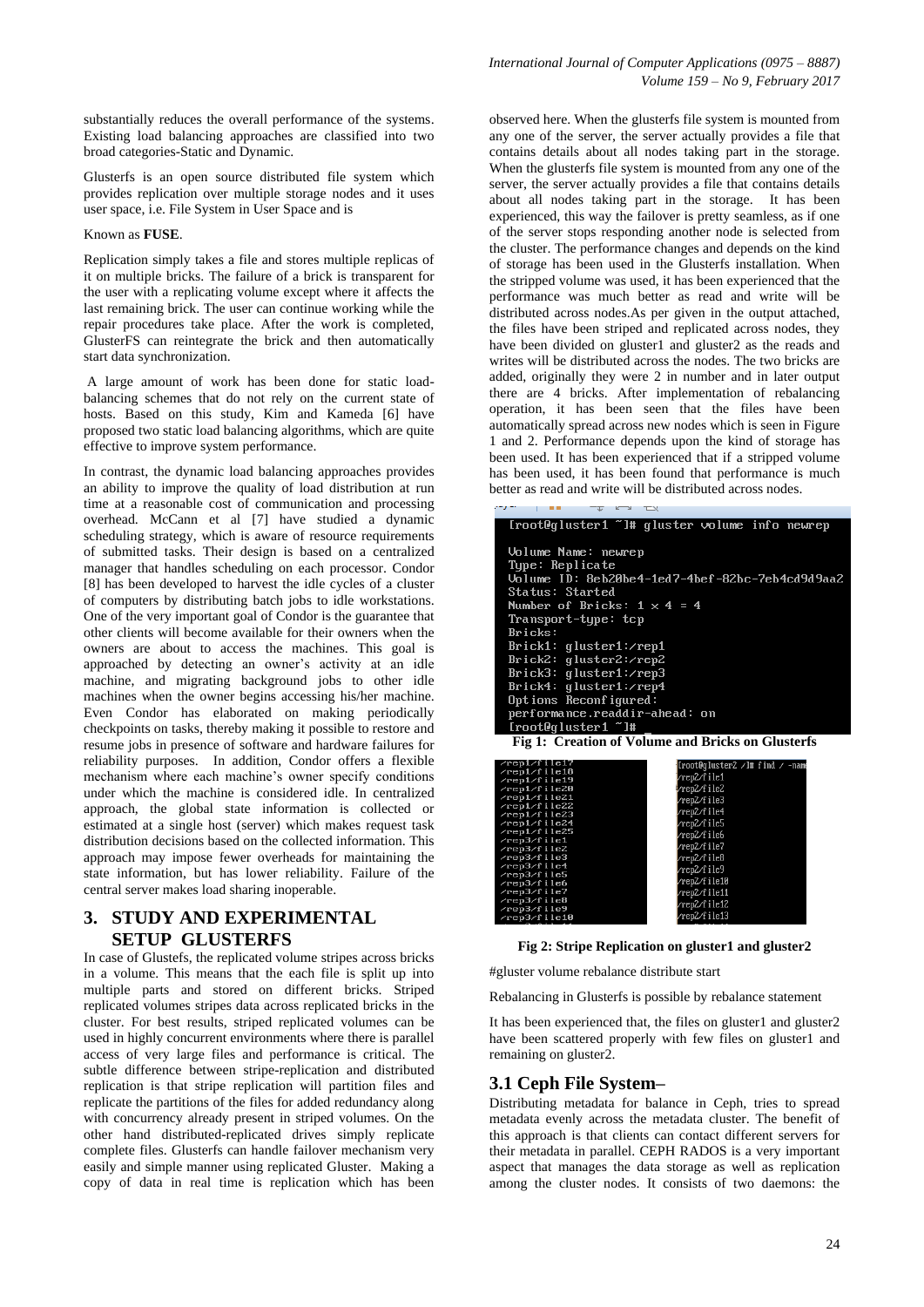CEPH OSD Daemon that runs on each storage node as given in Figure 3 and handles the storage operations, and the CEPH Monitor that keeps track of the cluster state, i.e. the map of active nodes and their roles.

#to find the replication level

root@newceph22# ceph osd dump | grep –i pool-D

pool 5 'pool-D' replicated size 1 min-size 1….

root@newceph22# ceph osd pool set pool-D size 3

Set pool 5 size 3

#changing replication level

root@newceph31#ceph osd dump | grep –I pool-D

pool 5 'pool-D' replicated size 3 min-size 1…….

#### **Fig 3 : Replication on Ceph**

RADOS offers the possibility to divide the logical storage area into different pools, and allows pool-based access control mechanisms. RADOS automatically monitors usage statistics in order to perform load-balancing between the nodes composing the cluster

Many metadata balancers distribute metadata for complete balance by hashing a unique identifier, like the inode or filename[9]. Ceph is designed to handle two things: 1) it enables fault tolerance by distributing data (replicated or erasure-coded) across a cluster of nodes, and 2) it provides user access to the data [10].

Although conventional storage systems often use various tricks to ensure redundancy over replication, the subject of replication (in combination with high data availability) is almost inherently incorporated in the design at Ceph. It acknowledges the failure of a hard drive after a set time (default setting is five minutes) and then copies all missing

root@newceph22#ceph osd pool create pool-D 128

root@newceph22#ceph osd lspools

0 data, 1 metadata, 2 rbd, 3 pool-A, 4 pool-B,5 pool-D

root@newceph31# ceph osd lspools

0 data, 1 metadata, 2 rbd, 3 pool-A, 4 pool-B,5 pool-D

#### **Fig 4 : Load Balancing in Ceph**

objects and their replicas to other OSDs. This way, Ceph<br>congures that the edmin's requirements are consistently met ensures that the admin's requirements are consistently met – except for the wait immediately after the failure of a disk.

Controlled Replication Under Scalable Hashing *(*CRUSH) is the algorithm that Ceph uses to determine how and where to place data to satisfy replication and resiliency rules. The CRUSH Map gives CRUSH a view of what the cluster

physically looks like, and the replication rules for each node [11].

Ceph cluster has POOLs , pools are the logical group for storing objects. These pools are made up of Placement Groups. In our case, in the production environment, it is expected that at a minimum, there will be three Ceph nodes in a cluster. The output generated by them has been given in Figure 4.

This means all the objects of pool-D will be replicated 3 times on 3 different OSD's. Ceph is designed in such a way that, everything in ceph is designed in terms of objects. Hence ceph cluster known as Object Storage cluster. The objects are mapped to placement groups and their copies are scattered across different OSDs.

# **3.2 Zfs**

ZFS offers superb data integrity as well as compression, raidlike redundancy and de-duplication. When data integrity is the priority the zfs is the solution as it is the file system which is ready to meet and take up the demands of huge redundant data volumes [12].

zFS is a scalable distributed file system that uses Object Store Devices (OSDs) for storage management and a set of cooperative machines for distributed file management. It offers extended scalability by separating storage management from file management. Storage management is done by OSDS [13].

Clone, Snapshot, and replication are the most powerful features of ZFS. Cloning is used to create a duplicate dataset, Snapshots are used to create point-in-time copies of file systems or volumes, and replication is used to replicate a dataset from one datapool to another datapool on the same machine or on two different machines the replicas in datapool's can be created between two or more different machines.

Snapshot is one of the most powerful features of ZFS, a snapshot which is executed and given in Figure 5, which provides a read-only, point-in-time copy of a file system

#zpool create mypool mirror /dev/sdb/ dev/sdc #zfs list –r mypool #zfs snapshot mypool/docs@version1 #zfs list –t snapshot For replication #zfs send mypool/docs@today | zfs receive backuppool/backup #ls /backuppool/backup

#### **Fig 5 : creating snapshot on zfs**

or volume that does not consume extra space in the ZFS pool. The snapshot uses only space when the block references are changed. Snapshots preserve disk space by recording only the differences between the current dataset and a previous version.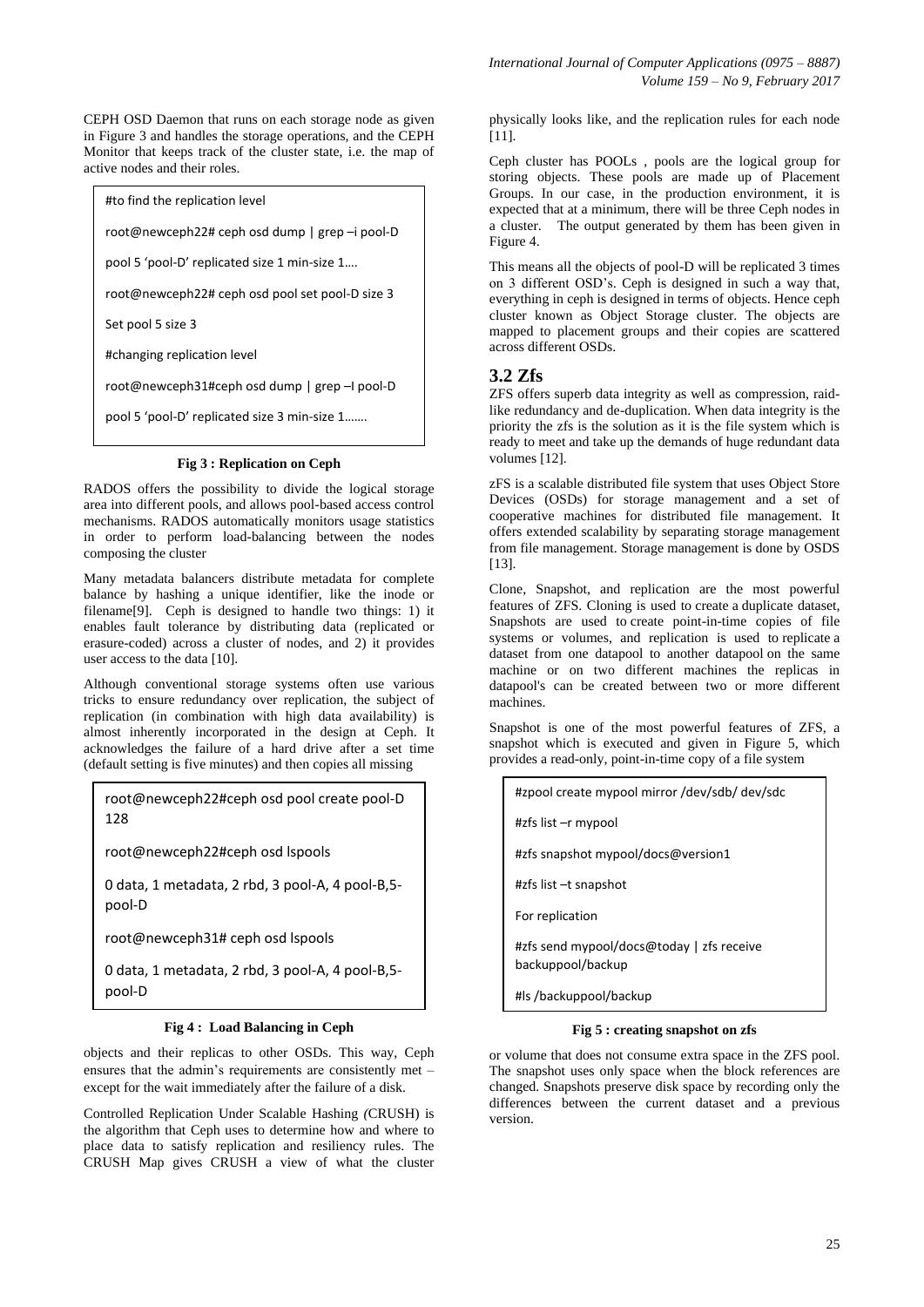```
<?xml version="1.0"?>
<?xml-stylesheet type="text/xsl" 
href="configuration.xsl"?>
<!-- Put site-specific property overrides in this file. -->
<configuration>
<property>
         <name>dfs.replication</name>
         <value>2</value>
</property>
<property>
         <name>dfs.name.dir</name>
         <value>file:///home/hadoop/hadoop/hdfs/nam
enode</value>
</property>
<property>
         <name>dfs.data.dir</name>
         <value>file:///home/hadoop/hadoop/hdfs/data
node</value>
</property>
<property>
         <name>dfs.replication</name>
         <value>2</value>
</property>
</configuration>
```
**Fig 6 : Replication factor on Hadoop**

The Hadoop Distributed File System (HDFS) is a distributed file system designed to run on commodity hardware. HDFS is highly fault-tolerant and is designed to be deployed on lowcost hardware. There is a different scenario in Hadoop Distributed File System. HDFS has a

```
[root@h1g1 bin]# ./hadoop balancer
                          Iteration#
Bytes Already Moved Bytes Left To 
Move Bytes Being Moved
16/11/03 09:48:36 INFO 
net.NetworkTopology: Adding a new 
node: /default-
rack/192.168.25.129:50010
16/11/03 09:48:36 INFO 
net.NetworkTopology: Adding a new 
node: /default-
rack/192.168.25.247:50010
16/11/03 09:48:36 INFO 
net.NetworkTopology: Adding a new 
node: /default-
rack/192.168.25.245:50010
16/11/03 09:48:36 INFO 
balancer.Balancer: 0 over utilized 
nodes:
16/11/03 09:48:36 INFO 
balancer.Balancer: 0 under utilized 
nodes: 
The cluster is balanced. Exiting...
Balancing took 4.817 seconds
```
**Fig 7 : Node Balancing on Hadoop**

Master Slave Architecture. HDFS cluster consists of a single NameNode. In addition, there are a number of DataNodes, usually one per node in the cluster. The cluster manages storage attached to the nodes that they run on. HDFS exposes allows user data to be stored in files. Internally, a file is split into one or more blocks and these blocks are stored in a set of DataNodes.

The NameNode executes file system namespace operations like opening, closing, and renaming files and directories. The DataNodes are responsible for serving read and write requests from the file system's clients. The DataNodes also perform block creation, deletion, and replication upon instruction from the NameNode. In case the JobTracker, which runs on namenode does not receive any heartbeat from a TaskTracker, which is executed on datanode for a specified period of time (by default, it is set to 10 minutes), the JobTracker understands that the worker associated to a specific datanode's TaskTracker has been failed [14].

The replication factor has been mentioned in the xml file which are situated in /conf directory of Hadoop directory as mentioned in Figure 6, performed Hadoop installation. Modifying the dfs.replication property in hdfs-site.xml will change the default replication for all files placed in HDFS.

The block size setting is used by HDFS to divide files into blocks and then distribute those blocks across the cluster. The load balancing on the hadoop nodes is done using balancer command, elaborated an experimental setup in Figure 7. Availability of the node is managed by maintaining multiple replicas of each block in an HDFS file, recognizing failure in a DataNode or corruption of a block, and having mechanisms to replace a failed DataNode or a corrupt block.

# **4. COMPARATIVE APPROACH**

Distributed file systems like GlusterFS, zfs and HDFS can spread a single file system namespace across multiple servers. In fact, various set ups are made for those DFS on each three nodes of Virtual Machines on two different setups In Ceph's case, a single metadata server (MDS), maintained in working memory of a single node, keeps track of the data across all the storage nodes, each of which is managed by an object storage daemon (OSD). If a node falls out, or more nodes are added, the changes are managed by the MDS. First of all being that GlusterFS distributes files and works on top of existing filesystems. It is completely transparent to the system and applications.

Ceph and Gluster have similar data distribution capabilities. Ceph stripes data across large node-sets, like most object storage software. This aims to prevent bottlenecks in storage accesses. Advantages of Glusterfs includes a global namespace, compression on write. It can scale to petabytes with thousands of clients. Ceph supports both replication and easy to deploy. GlusterFS is easy and quick to set up a basic constellation, and it ships out-of-the-box with most distribution repositories. It's understandable very quickly by any regular Linux administrator.

# **5. CONCLUSION**

In this manner, the comparison of various distributed file systems especially on collaborative and performance parameters such as Load Balancing, Fault Tolerance and Replication has been provided. The wide study is been provided, based on the concepts and the commands which are executed and experimental setup is displayed for all the listed distributed file systems.

In particular, Ceph looks quite promising when stability and performance issues will be solved, but currently Glusterfs